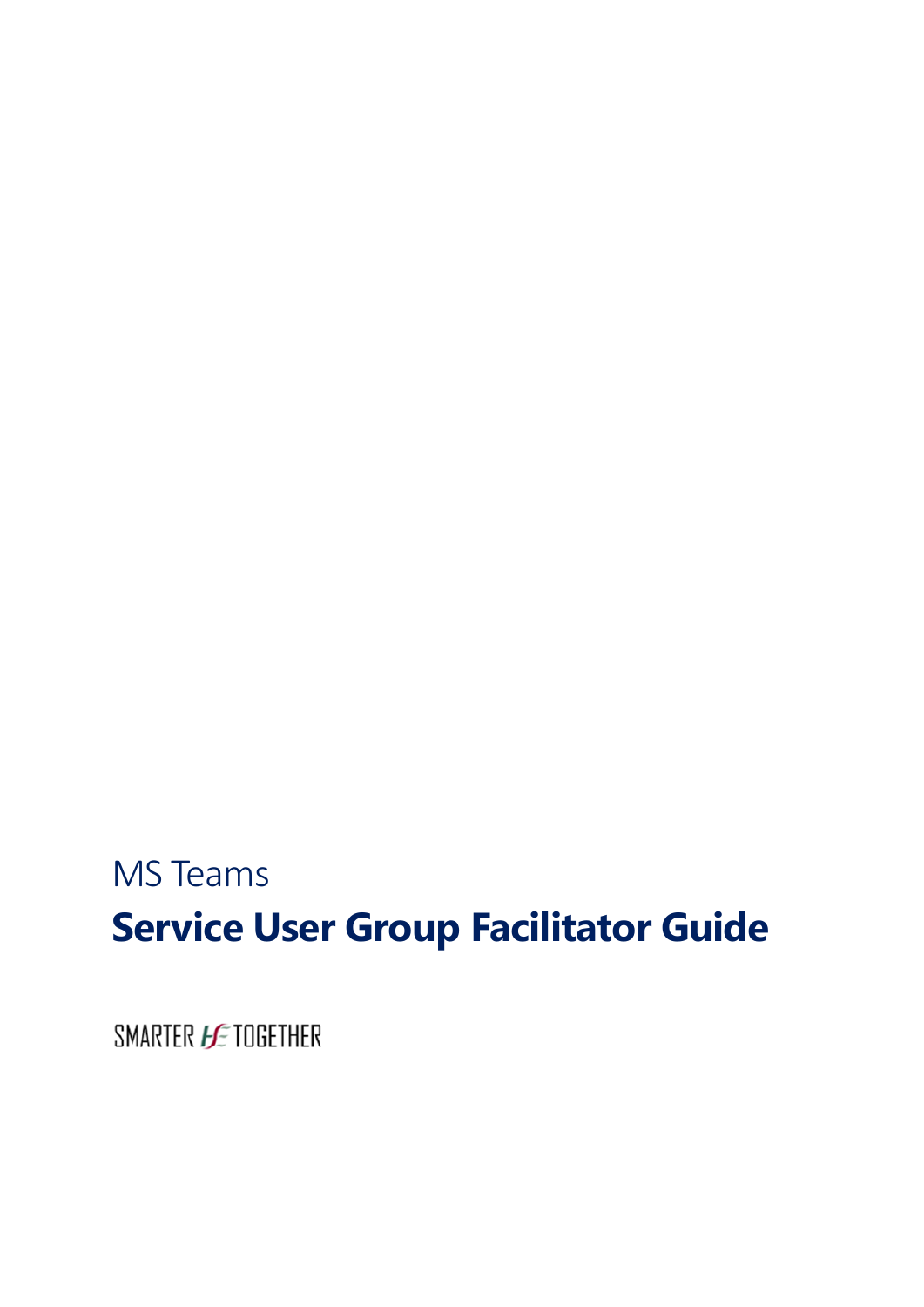



# **Introduction**

**MS Teams is a great tool for running patient group education or training meetings**. Up to 1000 attendees can attend, and the MS Teams 'screen-share' tool allows you to share presentations and useful websites.

It's important to note that MS Teams should never be used for 1:1 clinical consultations or where 'restricted' or highly sensitive confidential information is likely to be shared- [Attend Anywhere](https://www.ehealthireland.ie/national-virtual-health-team/attend-anywhere/) should be used. For more details on 'restricted information' see the HSE Information Classification Polic[y here.](https://www.hse.ie/eng/services/publications/pp/ict/information-classification-handling-policy.pdf)

If you would like further support in setting up your group, please contac[t rosaleen.quinlan@hse.ie.](mailto:rosaleen.quinlan@hse.ie)

Please also note that new features and functions are added to MS Teams very regularly; the key updates affecting HSE colleagues will be communicated via regular 'Top Tips' to all Teams users.

Wishing you success with your group meetings.

**HSE Office 365 Team**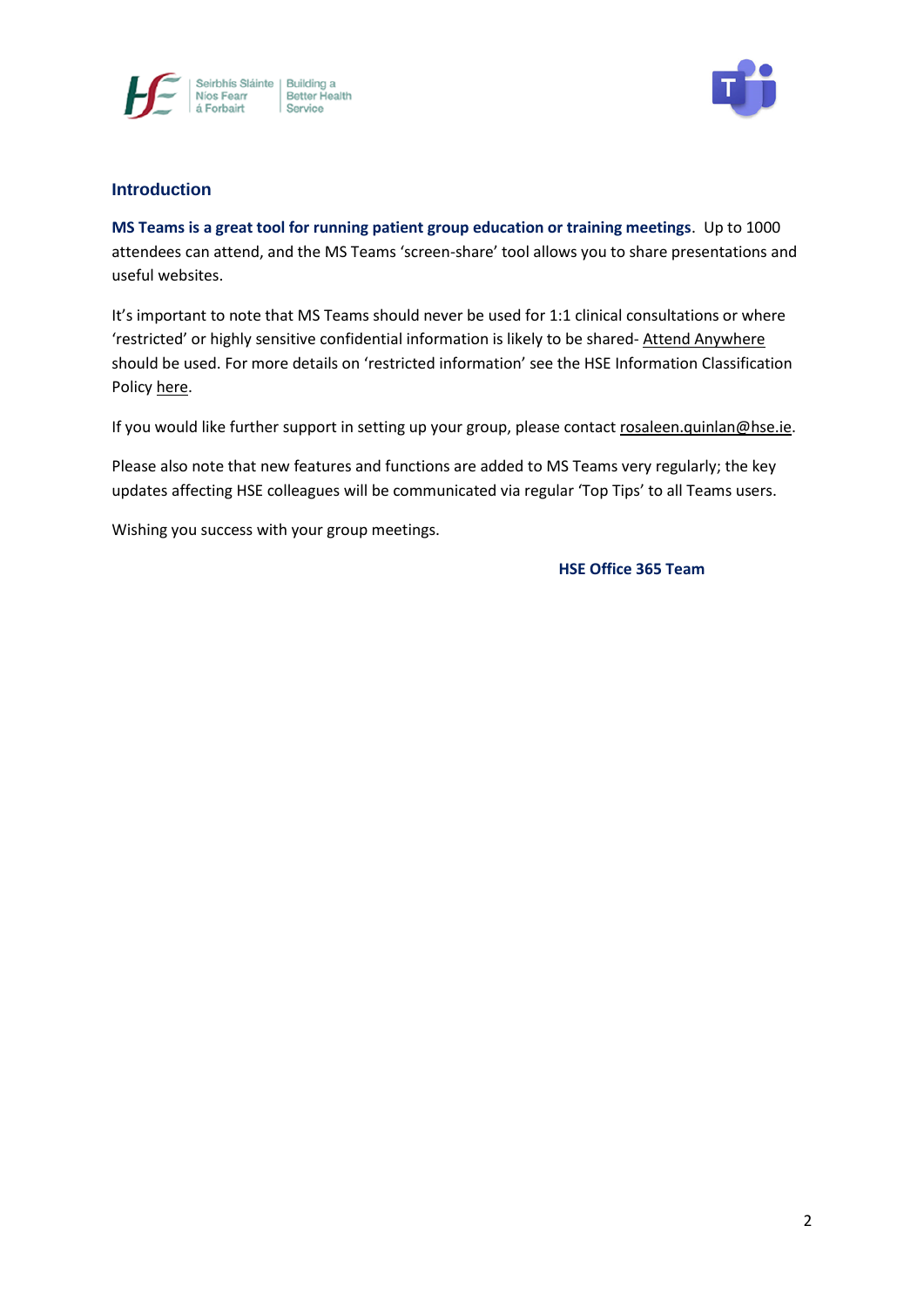



## **What service user activities can I use Teams for?**

MS Teams is a useful tool for running patient group education or training meetings and increasing patient engagement. Up to 1000 participants can attend; resource documents and videos can be shared, and workshops can be facilitated for smaller groups, using breakout rooms. (For more information on breakout rooms, see [here\)](https://www.ehealthireland.ie/ms-teams-for-hse-staff/support-and-resources/).

## **What do I need to organise an MS Teams meeting?**

You need an HSE MS Teams licence. This is available to HSE staff that are on the national HealthIrl domain.

## **How do I know if I am on the national HealthIrl domain or not?**

See how you can chec[k here.](https://www.ehealthireland.ie/ms-teams-for-hse-staff/) If you are not on the national HealthIrl domain, you can still *attend*  meetings via your web browser (by clicking on the meeting link in the email invitation), but you will not be able to *organise* them yet (until your account is moved to the national HealthIrl domain).

## **How do I get an HSE MS Teams licence?**

1. Apply online [here.](https://nsdselfservice.healthirl.net/SelfService.BridgeIT#dashboard/id=400a0cf6-dd3a-45aa-9727-01a4b8c7f531)

2. Download the MS Teams desktop app to your desktop or laptop computer; once you have your HSE MS Teams email and password, use your app to log into MS Teams. Note: as organiser, you should always use the app, rather than 'continue via browser' when accessing MS Teams- certain features e.g. breakout rooms are only available via the app.

### **Can I download MS Teams on my mobile phone?**

If you have an HSE managed mobile phone(only), yes.

### **Is there training available?**

Yes, details of all general training sessions can be found [here.](https://www.ehealthireland.ie/ms-teams-for-hse-staff/) It is recommended that you attend a training session before setting up your group meeting.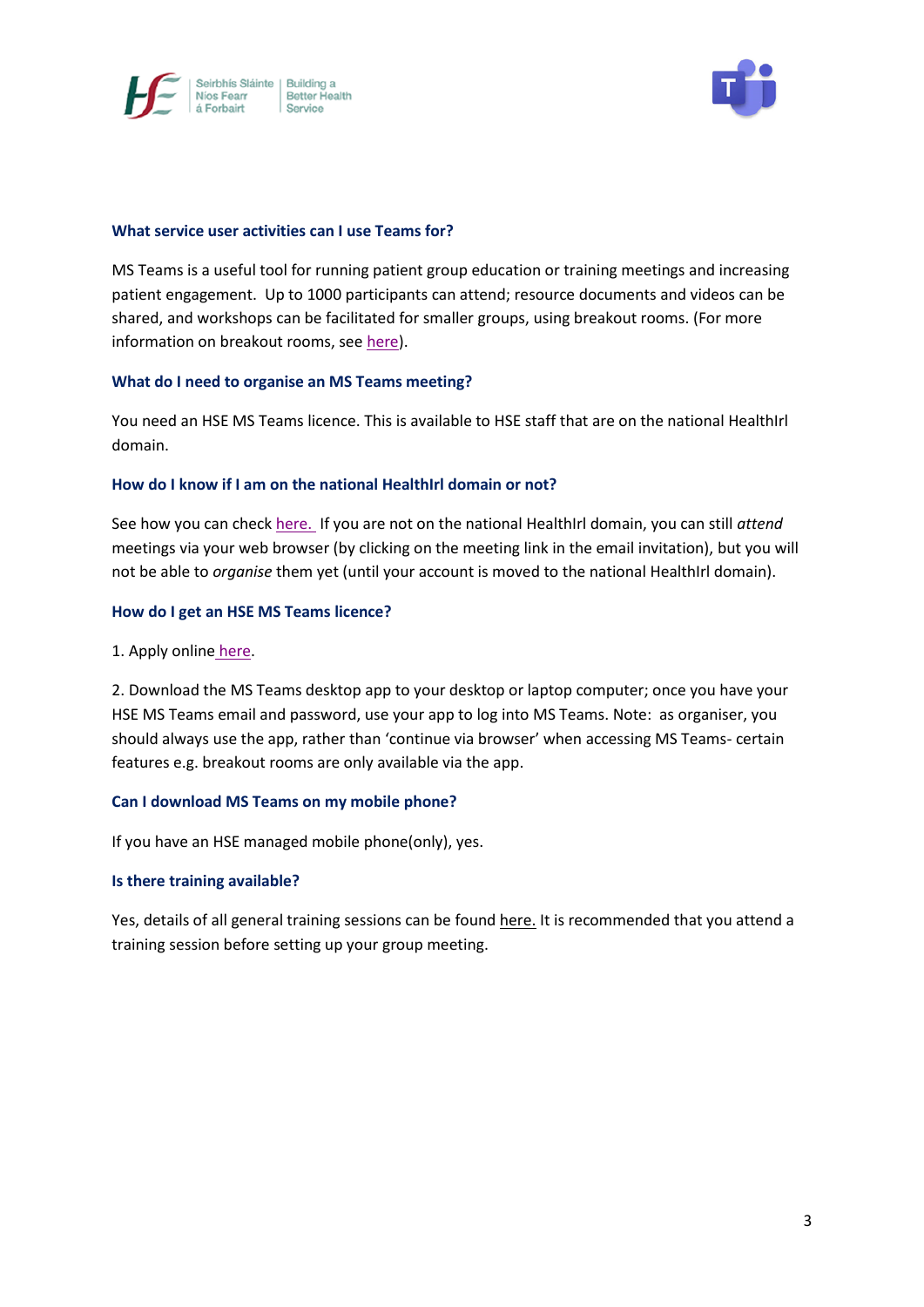



## **What service user activities can I NOT use Teams for?**

As above, MS Teams should never be used for 1:1 clinical consultations or where 'restricted' information is likely to be shared. Use [Attend Anywhere](https://www.ehealthireland.ie/national-virtual-health-team/attend-anywhere/) instead.

Facilitator judgment should be exercised around attendees disclosing sensitive personal details beyond the scope of the session i.e. information more appropriately shared at a medical consultation.

## **Do service users need to have MS Teams to participate in a meeting**?

No. They only need to have internet access either on a computer (desktop or laptop or tablet) or a mobile phone. A desktop/laptop is preferable if available as functionality may be limited on a mobile phone.

## **Should service users download the MS Teams app on their device or mobile phone?**

No. There is no need for service users to download the MS Teams app onto their device.

## **What does the service user need to join the meeting?**

The service user needs only an internet connection and an email address accessible on the device. Advise the service user that you will email them a meeting link, and that they should click on that link to get into the meeting.

NB: You should advise the patient that MS Teams works best with a Google Chrome or Microsoft Edge browser; they can download either one if they don't already have it. MS Teams is not supported by Internet Explorer; if they currently use this browser, they should change it.

### **How does the service user know what browser he/she has?**

To check what browser is currently being used and/or to change it, you can advise the service user to:

- Enter 'default apps' in the 'search bar' at bottom left of their screen
- Scroll down to 'Web browser'. If the web browser is Internet Explorer, as seen below, rightclick on the Internet Explorer Icon and select Google Chrome or Microsoft Edge instead of Internet Explorer.
- If no other options appear, Google Chrome or Microsoft Edge can be downloaded.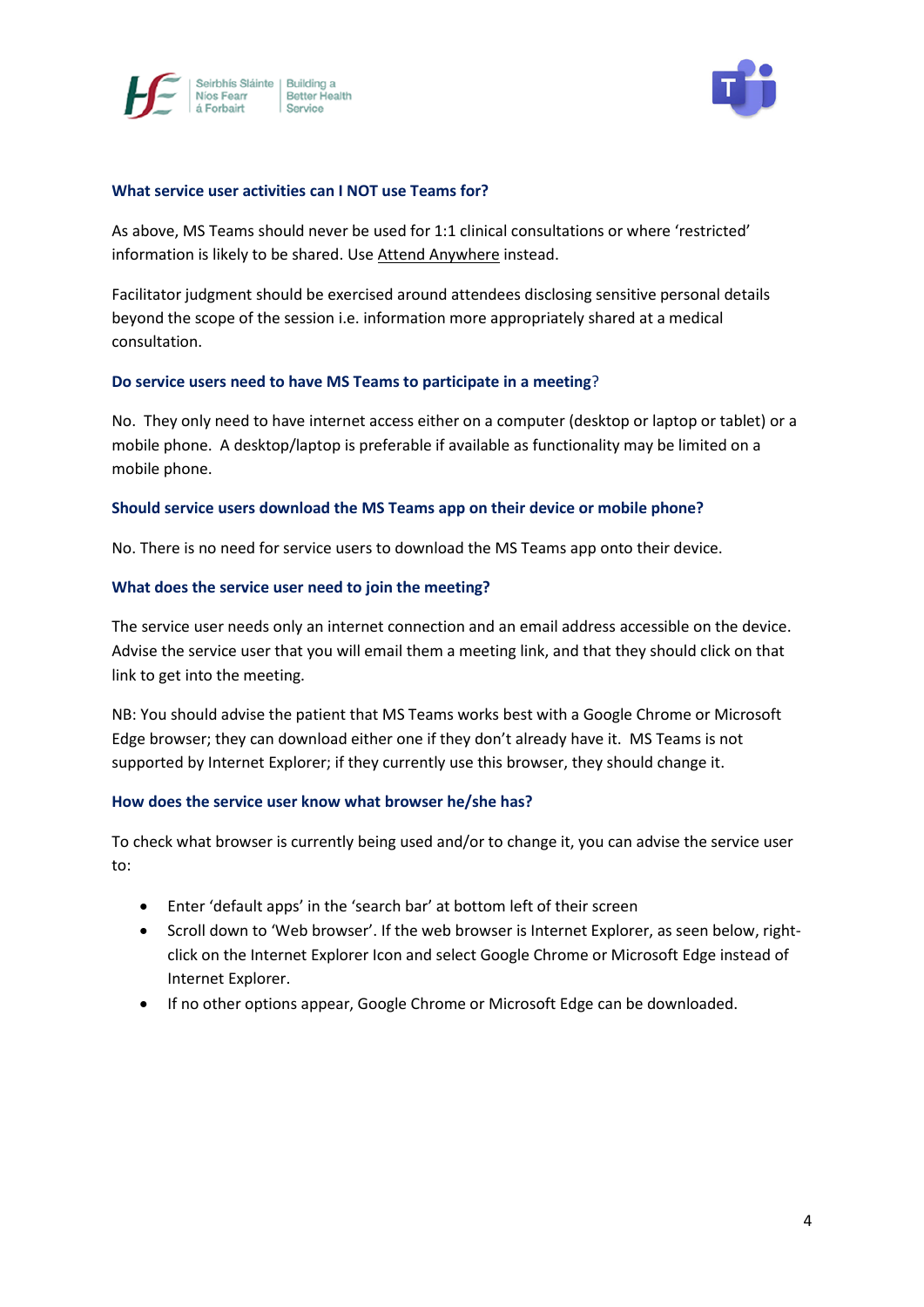|          | Seirbhís Sláinte  <br>Níos Fearr<br>á Forbairt | Building a<br><b>Better Health</b><br>Service        |                                                          |                     |
|----------|------------------------------------------------|------------------------------------------------------|----------------------------------------------------------|---------------------|
| Settings |                                                |                                                      |                                                          |                     |
| త        | Home                                           | Default apps                                         |                                                          | IVIDAC VEHICLOWS US |
|          | Find a setting<br>₽                            | Photo viewer                                         |                                                          | Give us feedback    |
| Apps     |                                                | Photos<br>h.                                         |                                                          |                     |
| 巨        | Apps & features                                |                                                      |                                                          |                     |
|          | <b>E</b> Default apps                          | Video player                                         | Choose an app                                            |                     |
|          | (叮 Offline maps                                | Films & TV<br>ь                                      | Microsoft Edge<br>е<br><b>Recommended for Windows 10</b> |                     |
| $\Box$   | Apps for websites                              | Web browser                                          | Firefox<br>B                                             |                     |
| ū        | Video playback                                 | Internet Explorer<br>e                               | Google Chrome<br>q                                       |                     |
|          |                                                | Reset to the Microsoft recommended defaults<br>Reset | Internet Explorer<br>$\epsilon$                          |                     |
|          |                                                | Choose default apps by file type                     | Look for an app in the Store<br>â                        |                     |
|          |                                                | Choose default apps by protocol                      |                                                          |                     |

# **Should I add patients/service users to an MS team, if speaking to same group regularly?**

No, adding service users to your team is not permitted as this would potentially allow access to your files in the shared MS Teams file space. As above, you **can invite patients** to an MS Teams meeting or series of meetings **without** needing to make them members of the team.

## **Do I need to contact the patient/service user in advance of sending a meeting invitation?**

Yes. You should always:

- Contact the patient/service user in advance and confirm that he/she consents to sharing their name and email address for purposes of meeting only
- Conduct a short 'test meeting' with the service user to ensure that they can join a future 'real' meeting
- Confirm that they have a strong internet connection.

### **How does the service user know if they have a good internet connection?**

The service user can do an online search for 'speed test'. If the service user's connection is 'very slow' for example, the MS Teams call quality may still be fine, but certain features e.g. breakout rooms, or video quality may be compromised. Directly connecting to their modem (via connection cable) may improve poor connections.

# **Will an invitee be able to see the organiser's email address and each other's email addresses in the meeting invitation?**

Yes, invitees to an MS Teams meeting will be able to see both the organiser's and each other's email addresses.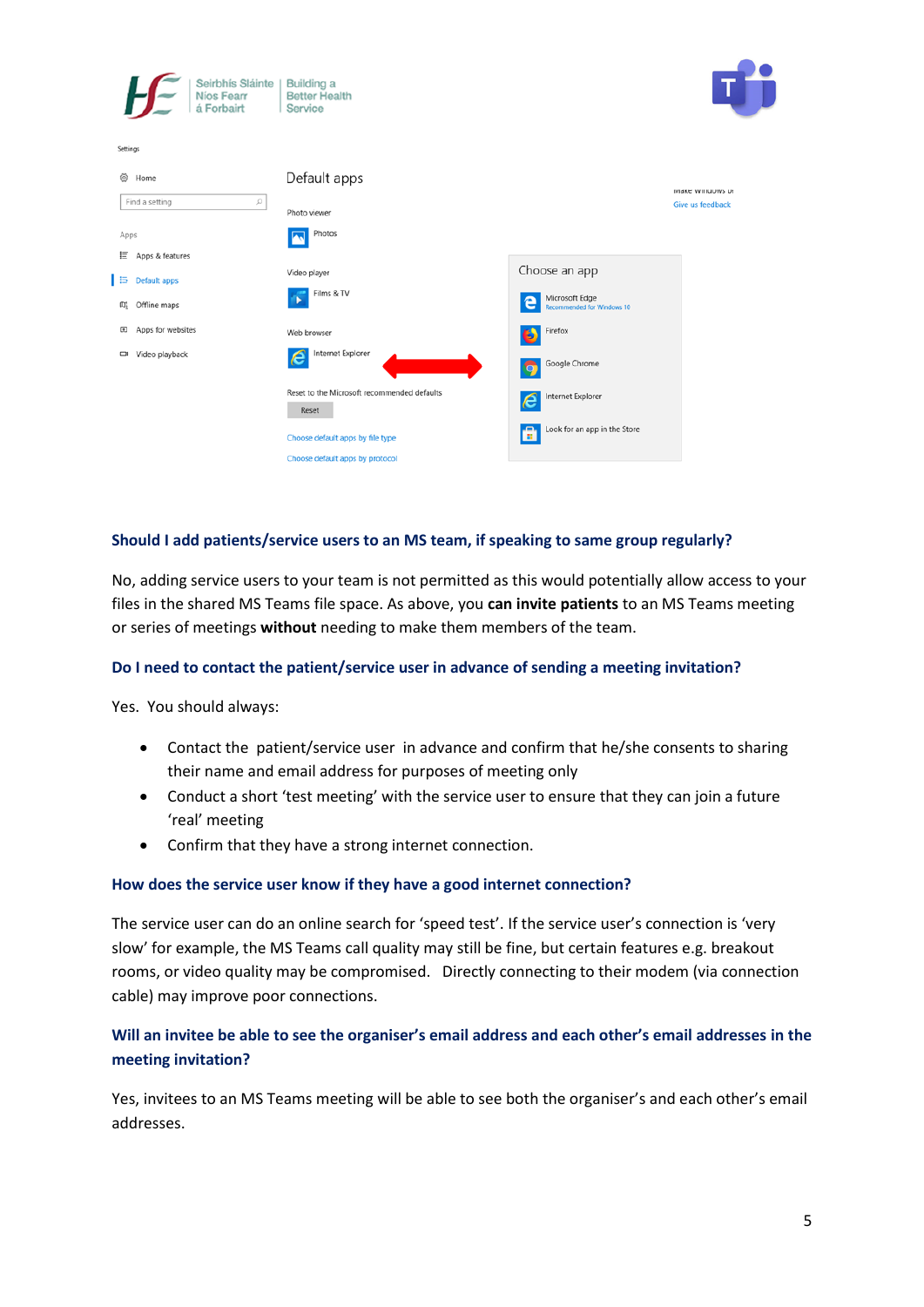



# **Is there a workaround so that service users will not see the organiser's email address in the invitation?**

No. Note: MS Teams invitations cannot be sent from generic email addresses e.g. '[CHO17@hse.ie](mailto:CHO17@hse.ie)' or 'wellbeing@hse.ie'. For IT security reasons, they, apart from in exceptional cases, must issue from an identifiable person e.g. jane.bloggs@hse.ie

# **Is there a workaround so that service users will not see each other's email addresses?**

Yes. Create the meeting invitation *(see below).* 

- Do not send the MS Team invitation but copy the invitation meeting link into an email along with a cover note.
- You can then enter the service user's email in the bcc bar in your email; this means that they will not see each other's addresses.
- *Note: The organiser must send any proposed presenters a 'proper' MS Teams invitation to ensure they can present in the meeting- see more about presenter v organiser roles [here](https://www.ehealthireland.ie/ms-teams-for-hse-staff/organiser-and-presenter-roles.pdf)*

## Ensure:

- You copy the correct meeting link!
- You confirm the time and date in the email, as unlike a 'normal' Teams invitation, it will not automatically be populated
- The attendee knows that this invitation will not automatically appear in their calendar, if they use one.

## **Will service users be able to see each other's names in the meeting itself?**

Yes. When you are ready to send out your meeting invitation or email, include the following text:

*Please note that by accepting this meeting invitation, you are deemed to have consented, as defined under GDPR regulations to email contact, and to sharing your name and email address for purposes of meeting participation only.*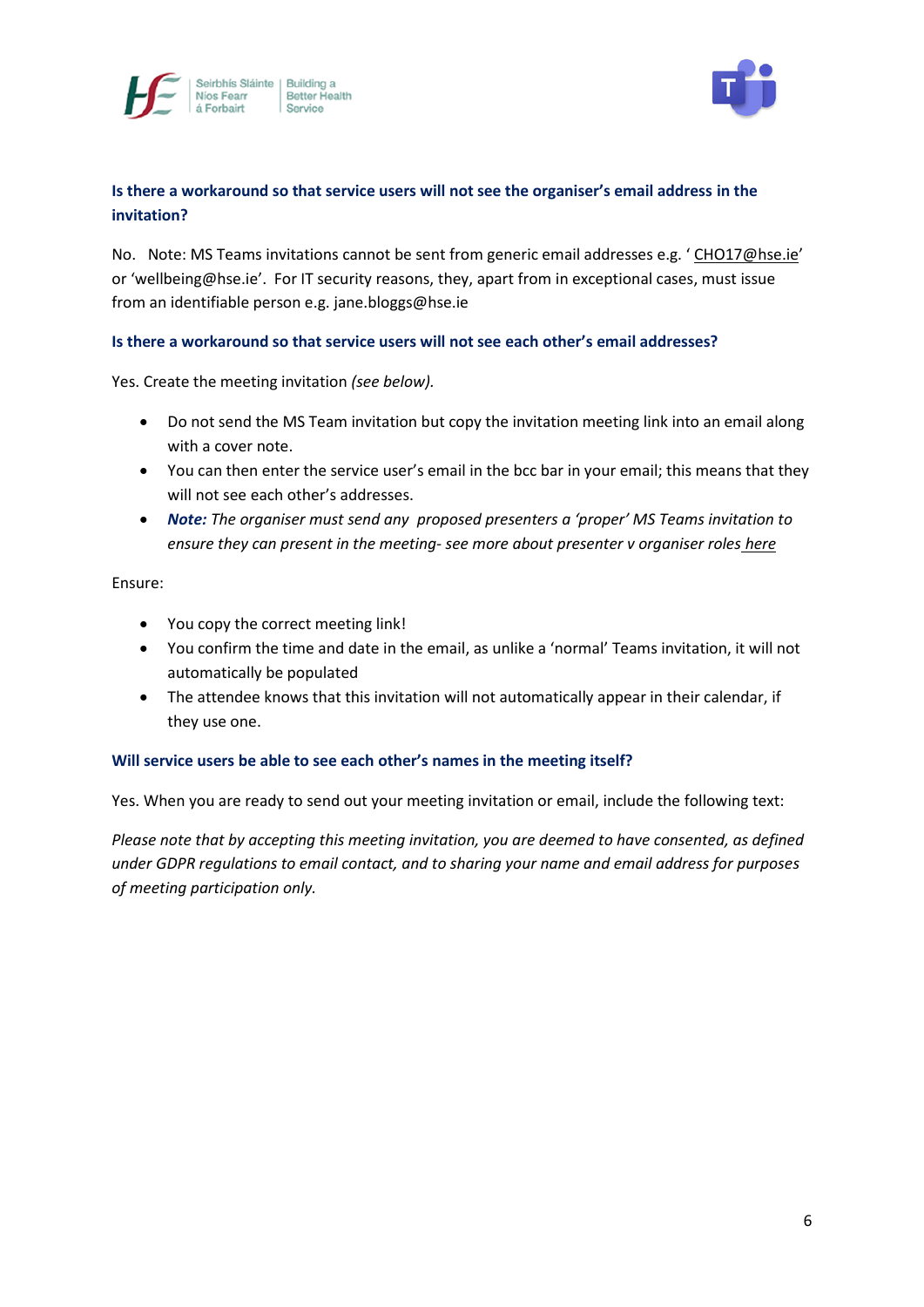



## **How do I schedule a meeting?**

(a) Go to your Outlook and click on 'New Items'. Choose 'New Teams Meeting'



(a) Send the meeting invitation to the required attendees' email addresses.

| E.<br>Appointment Scheduling<br><b>Join Teams</b><br>Skype<br>Delete<br>Forward -<br>Check Response<br>- Recurrence<br>Cancel<br>Address<br>lime<br>Reminder: 15 minutes<br>Assistant<br>Meeting<br>Meeting<br>Book Names Options -<br>Invitation<br>Zones<br>Finder<br>Options<br>Show<br>Skype Meeting Teams Meeting<br>Attendees<br>Actions<br>Adjace<br><b>ENGINEERING AREA ENGINEERING DE CARDIAL ANGELIA ENGINEERING ANGELIA ENGINEERING ENGINEERING ENGINEERING ENGINEERING</b><br>joe.bloggs<br>To<br>Microsoft Teams Meeting<br>Location:<br>Start time:<br>Wed 16/09/2020<br>All day event<br>09:00<br>$\star$<br>٠ |
|-------------------------------------------------------------------------------------------------------------------------------------------------------------------------------------------------------------------------------------------------------------------------------------------------------------------------------------------------------------------------------------------------------------------------------------------------------------------------------------------------------------------------------------------------------------------------------------------------------------------------------|
| <b>O</b> Invitatio<br>$=1$<br>Send                                                                                                                                                                                                                                                                                                                                                                                                                                                                                                                                                                                            |
|                                                                                                                                                                                                                                                                                                                                                                                                                                                                                                                                                                                                                               |
|                                                                                                                                                                                                                                                                                                                                                                                                                                                                                                                                                                                                                               |
|                                                                                                                                                                                                                                                                                                                                                                                                                                                                                                                                                                                                                               |
|                                                                                                                                                                                                                                                                                                                                                                                                                                                                                                                                                                                                                               |
|                                                                                                                                                                                                                                                                                                                                                                                                                                                                                                                                                                                                                               |
|                                                                                                                                                                                                                                                                                                                                                                                                                                                                                                                                                                                                                               |
|                                                                                                                                                                                                                                                                                                                                                                                                                                                                                                                                                                                                                               |
| Wed 16/09/2020<br>End time:<br>09:30<br>۰<br>$\scriptstyle\star$                                                                                                                                                                                                                                                                                                                                                                                                                                                                                                                                                              |
|                                                                                                                                                                                                                                                                                                                                                                                                                                                                                                                                                                                                                               |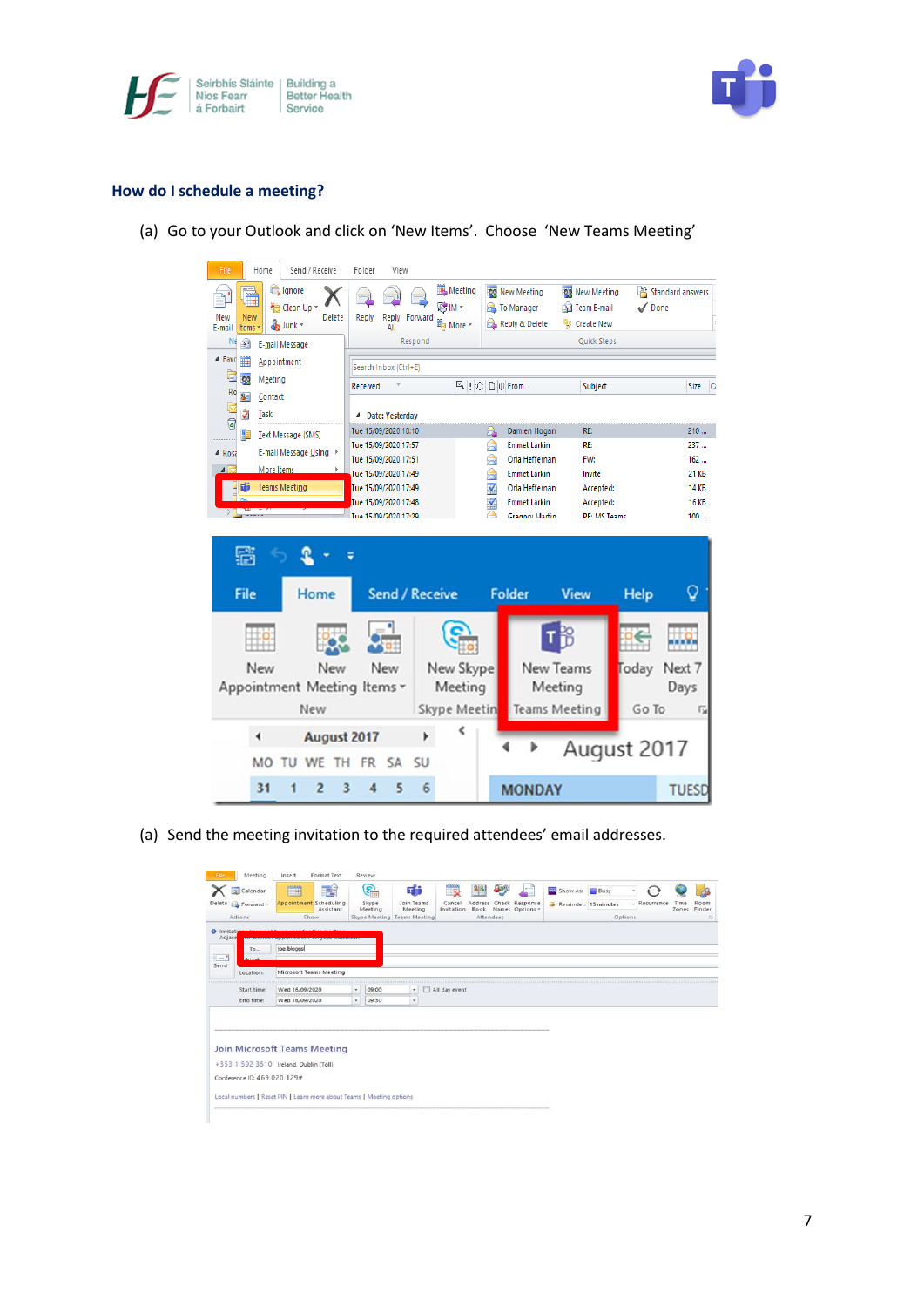



| $\langle \rangle$          |                |                                      |                                             | Q Search                                                                                 |                                                                                          | $\cdots$                                                                              | Ō<br><b>Health Service Executive RO.</b><br>×                                 |  |  |
|----------------------------|----------------|--------------------------------------|---------------------------------------------|------------------------------------------------------------------------------------------|------------------------------------------------------------------------------------------|---------------------------------------------------------------------------------------|-------------------------------------------------------------------------------|--|--|
| $\mathbb Q$<br>Activity    | $\overline{a}$ | Calendar                             |                                             | On Meet now<br>New meeting<br>$\ddot{}$                                                  |                                                                                          |                                                                                       |                                                                               |  |  |
| $\bigodot$<br>Chat         |                | □ Today                              |                                             | August 2021 - September 2021 $\vee$                                                      |                                                                                          |                                                                                       | $\Box$ Work week $\lor$                                                       |  |  |
| ෯                          |                | 30<br>Monday<br>www.ununniyu         |                                             | 31<br>Tuesday                                                                            | 01<br>Wednesday                                                                          | 02<br>Thursday                                                                        | 03<br>Friday                                                                  |  |  |
| ē<br>Calendar              |                | Online POC<br>Support<br>Sean Lennon |                                             |                                                                                          |                                                                                          |                                                                                       |                                                                               |  |  |
| $\mathcal{C}$<br>Calls     | 10             | 703272                               | O365 Daily Call<br>Microsoft Team $\oslash$ | O365 Daily Call (POC)<br>Microsoft Teams Meeting Sean Lenne C                            | O365 Daily Call (POC)<br>Microsoft Teams Meeting Sean Lenn: C                            | O365 Daily Call (POC)<br>Microsoft Teams Meeting Sean Lenn<br>C                       | O365 Daily Call (POC)<br>Microsoft Teams Meeting Sean Lenn C                  |  |  |
| $\fbox{Fig.} \label{eq:2}$ | 11             |                                      |                                             |                                                                                          |                                                                                          |                                                                                       |                                                                               |  |  |
|                            | 12             |                                      |                                             | O365 POC: Daily Catch Up - O365 CoE<br>Microsoft Teams Meeting Alastair Lot $\vec{\phi}$ | O365 POC: Daily Catch Up - O365 CoE<br>Microsoft Teams Meeting Alastair Lo: $\vec{\phi}$ | O365 POC: Daily Catch Up - O365 CoE<br>Microsoft Teams Meeting Alastair Lor $\oslash$ | O365 POC: Daily Catch Up - O365 CoE<br>Microsoft Teams Meeting Alastair Lor Ø |  |  |
|                            |                |                                      |                                             |                                                                                          |                                                                                          |                                                                                       |                                                                               |  |  |
|                            | 13             |                                      |                                             |                                                                                          |                                                                                          |                                                                                       |                                                                               |  |  |

You can also schedule a meeting directly from Teams via the calendar.

## **I meet the same group every week. Do I have to type in all the email addresses every time?**

No, once any external participants (non- HSE) have confirmed their consent to share their email address, you can create a 'contact list'.

- Click on: **CTRL+SHIFT+L**
- Click on the **Add Members** dropdown button and choose: From **Outlook Contacts**
- Create a **name** for your group
- You can then copy and paste emails from a file e.g. Excel file of names/emails into the blank space shown.

|      | MT.<br><b>CH</b><br>$\triangle$    | $\Psi$ $\psi$ | Untitled - Meeting                                                                                                                                                             | o<br>$\times$                                                                                |
|------|------------------------------------|---------------|--------------------------------------------------------------------------------------------------------------------------------------------------------------------------------|----------------------------------------------------------------------------------------------|
| File | Meeting                            | Insert        | Format Text<br>Review                                                                                                                                                          | $\circ$ 0                                                                                    |
|      | <b>Calendar</b>                    |               | Private<br><b>PANT</b><br>88 89<br>$\bigcirc$ .<br>rf i<br>⊜<br>$\mathbb{R}^m$<br>ര<br>$\Omega$<br><b>Existing Show Act Collision</b> Busy                                     |                                                                                              |
|      | Delete <b>B</b> Forward *          |               | Appо 53 1 м <sup>17</sup><br>$0 + v =$<br>Untitled - Contact Group<br>$\Box$<br>×<br>$\overline{\phantom{0}}$<br>nom                                                           |                                                                                              |
|      | Actions                            |               | $\circ$ $\circ$<br>File<br>Conta<br>ormat Text<br>Review<br>proup<br>Insert<br>oom                                                                                             |                                                                                              |
|      | <b>O</b> Invitations have not been |               | g.<br>$a_{\overline{m}}$<br>$\mathfrak{B}$<br>ы<br>Шü                                                                                                                          |                                                                                              |
|      | Conflicts with another app<br>To   |               | Save & Delete For<br>E-mail Meeting<br>rd<br>Members Not<br>Add<br>Remove Update<br>Categorize Follow Private<br>Zoom<br>Close Group Gri<br>h.<br>Members * Member Now<br>Up + |                                                                                              |
| Ð    | Subject:                           |               | Actions<br><b>Members</b><br>Communicate<br>Tags<br>Zoom                                                                                                                       |                                                                                              |
| Send | Location:                          | Micro         | Name:                                                                                                                                                                          | Rooms<br>$\sim$                                                                              |
|      |                                    |               | <b>D</b> Name<br><b>College</b><br>E-mail<br>l al                                                                                                                              |                                                                                              |
|      | Start time:                        | Wed           | There are no items to show in this view.                                                                                                                                       |                                                                                              |
|      | End time:                          | Wed           |                                                                                                                                                                                |                                                                                              |
|      |                                    |               |                                                                                                                                                                                | $\frac{1}{2}$                                                                                |
|      |                                    |               |                                                                                                                                                                                |                                                                                              |
|      |                                    |               |                                                                                                                                                                                |                                                                                              |
|      | Join Microsoft Te                  |               |                                                                                                                                                                                |                                                                                              |
|      | +353 1 592 3510 Irelan             |               |                                                                                                                                                                                |                                                                                              |
|      | Conference ID: 466 933 0           |               |                                                                                                                                                                                |                                                                                              |
|      |                                    |               |                                                                                                                                                                                |                                                                                              |
|      | Local numbers   Reset PIN          |               |                                                                                                                                                                                |                                                                                              |
|      |                                    |               |                                                                                                                                                                                |                                                                                              |
|      |                                    |               |                                                                                                                                                                                |                                                                                              |
|      |                                    |               |                                                                                                                                                                                |                                                                                              |
|      |                                    |               |                                                                                                                                                                                |                                                                                              |
|      |                                    |               |                                                                                                                                                                                |                                                                                              |
|      | Click on a photo to see soci       |               |                                                                                                                                                                                | マニ                                                                                           |
|      | All Attendees (1)                  |               | ٠                                                                                                                                                                              | $\hat{\phantom{a}}$                                                                          |
|      |                                    |               |                                                                                                                                                                                | $\checkmark$                                                                                 |
| Ŧ    | $\varphi$<br>$\Box$                |               | ÷<br>e<br>Ķ<br>G.<br>Pa<br>W.<br>M<br><b>IQ</b>                                                                                                                                | $R^R \sim 100 \approx 10^{10}$ $(10^{10})$ $(16/10)$<br>$\overline{\mathbf{z}}_{\mathbf{R}}$ |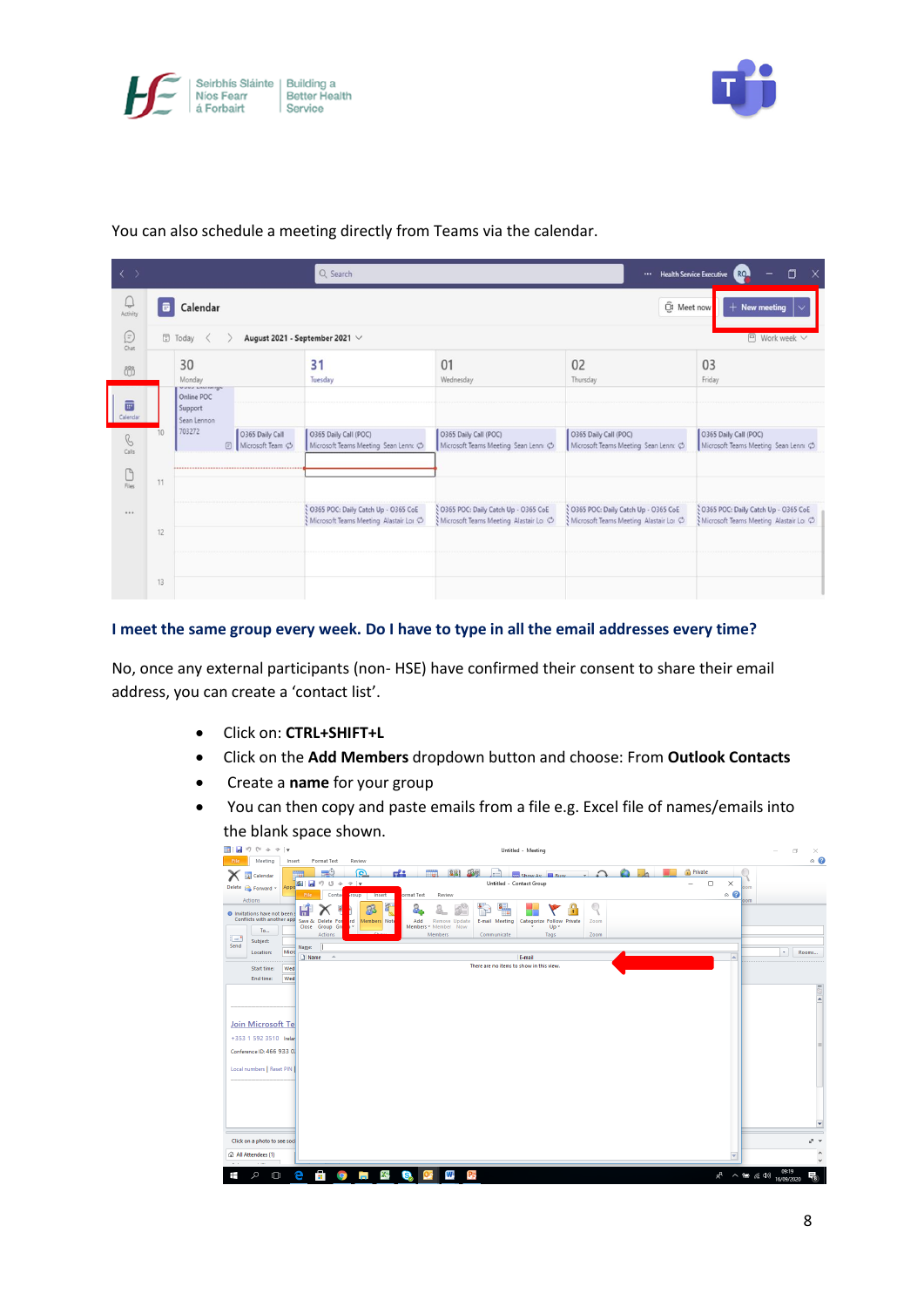



You can of course also select any HSE colleagues' contact names from the organisational contact list.

The next time that you want to send an invitation to the group, you can simply click on 'To' and 'Contacts' and the list will be there ready for you to send.

# **Before you send the invitation/email, bear in mind the following data privacy tips:**

- Double-check all invitees' email addresses and ensure that only those who need to be in the meeting are invited.
- Know who you are interacting with; each meeting link is a 'meeting room key' share meeting links with caution i.e. to known and/or trusted contacts only.
- Discourage service users from sharing links for e.g. with each other.
- Avoid creating recurring meetings; set each meeting up separately even if it is on every week at the same time. Having more than one meeting link reduces 'oversharing' risk e.g. the chat from a previous meeting reappearing in a subsequent meeting. You can also use the Meeting Options to select 'In Meeting Only' chat -*see below*
- Never share a HSE meeting link in a public setting, such as on social media or online bulletin boards, in blog posts or news articles, or on email lists with wide distribution.
- Never record meetings with service users
- For more on MS Teams data protection see [here](https://www.ehealthireland.ie/ms-teams-for-hse-staff/support-and-resources/)

## **Running a Service User meeting**

## **Meeting Options**

Configure meeting options appropriately for every meeting. Note; you cannot 'keep' the settingsyou must re-configure them for each meeting.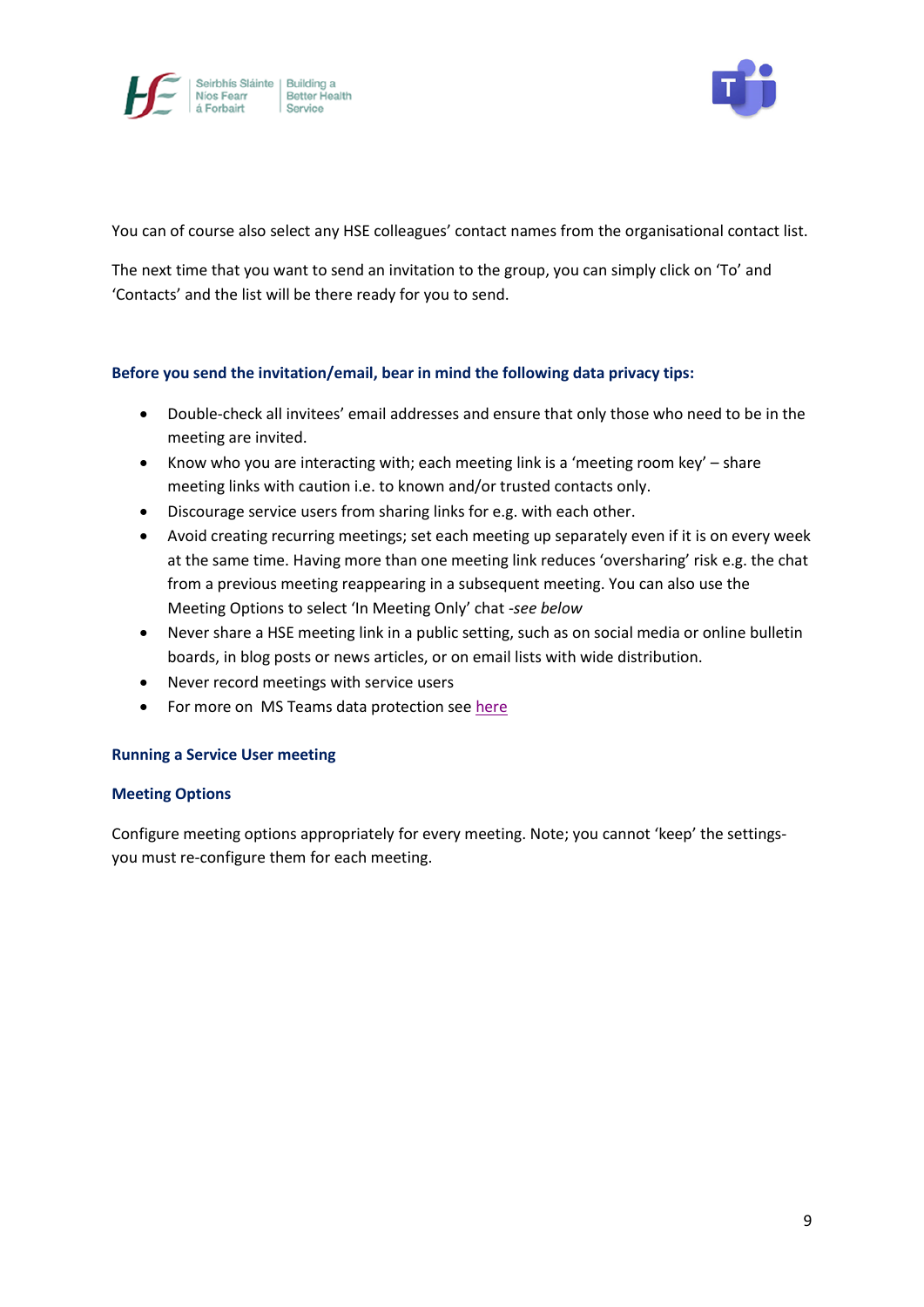



| <b>Meeting options</b>              |                                   |              |  |
|-------------------------------------|-----------------------------------|--------------|--|
| Who can bypass the lobby?           | Everyone                          | $\checkmark$ |  |
| Always let callers bypass the lobby |                                   | Yes <b>C</b> |  |
| Announce when callers join or leave |                                   | <b>No</b>    |  |
| Who can present?                    | Specific people                   | $\checkmark$ |  |
| Choose presenters:                  | $\bigoplus$ Damien Hogan $\times$ | $\checkmark$ |  |
| Allow mic for attendees?            |                                   | <b>No</b>    |  |
| Allow camera for attendees?         |                                   | Yes          |  |
| <b>Record automatically</b>         |                                   | <b>No</b>    |  |
| Allow meeting chat                  | In-meeting only                   | $\checkmark$ |  |
| <b>Allow reactions</b>              |                                   | Yes          |  |
|                                     |                                   |              |  |
|                                     |                                   | Save         |  |

- o **Presenter options;** the default option is 'everyone' can present. Change settings as required e.g. that only the organiser/named presenters can present. For more information on the organiser and presenter roles, see [here](https://www.ehealthireland.ie/MS-Teams-for-HSE-Staff/Top-Tips/)
- o **Chat;** consider disabling the 'Chat' in Meeting Options if concerned about potentially inappropriate or sensitive data being shared. As above, you can also choose 'In meeting only' Chat; chat cannot then continue after the meeting in the Teams space. For more information see [here](https://www.ehealthireland.ie/MS-Teams-for-HSE-Staff/Top-Tips/)
- o **Lobby;** service users must wait to be admitted to a meeting if the lobby is enabled. If a large meeting, this may disruptive and you may prefer to allow bypassing of the lobby, as above
- o **'Record automatically'-** meetings should never be automatically recordedensure this is set to 'no'.
- If you are running a large/critical meeting, send a copy of your presentation to a trusted colleague who will also attend the meeting and designate this person as a 'presenter'.
- Encourage a culture of 'cameras on' for smaller meetings where possible this enables better communication where participants are comfortable to do so.
- When sharing content, zoom in (Ctrl +). This helps your attendees see what you're showing, which will usually appear smaller on their end.
- If you are presenting a video, 'include computer sound' in the sharing tray after you click the 'share' icon- this will ensure that the audience can hear the video.